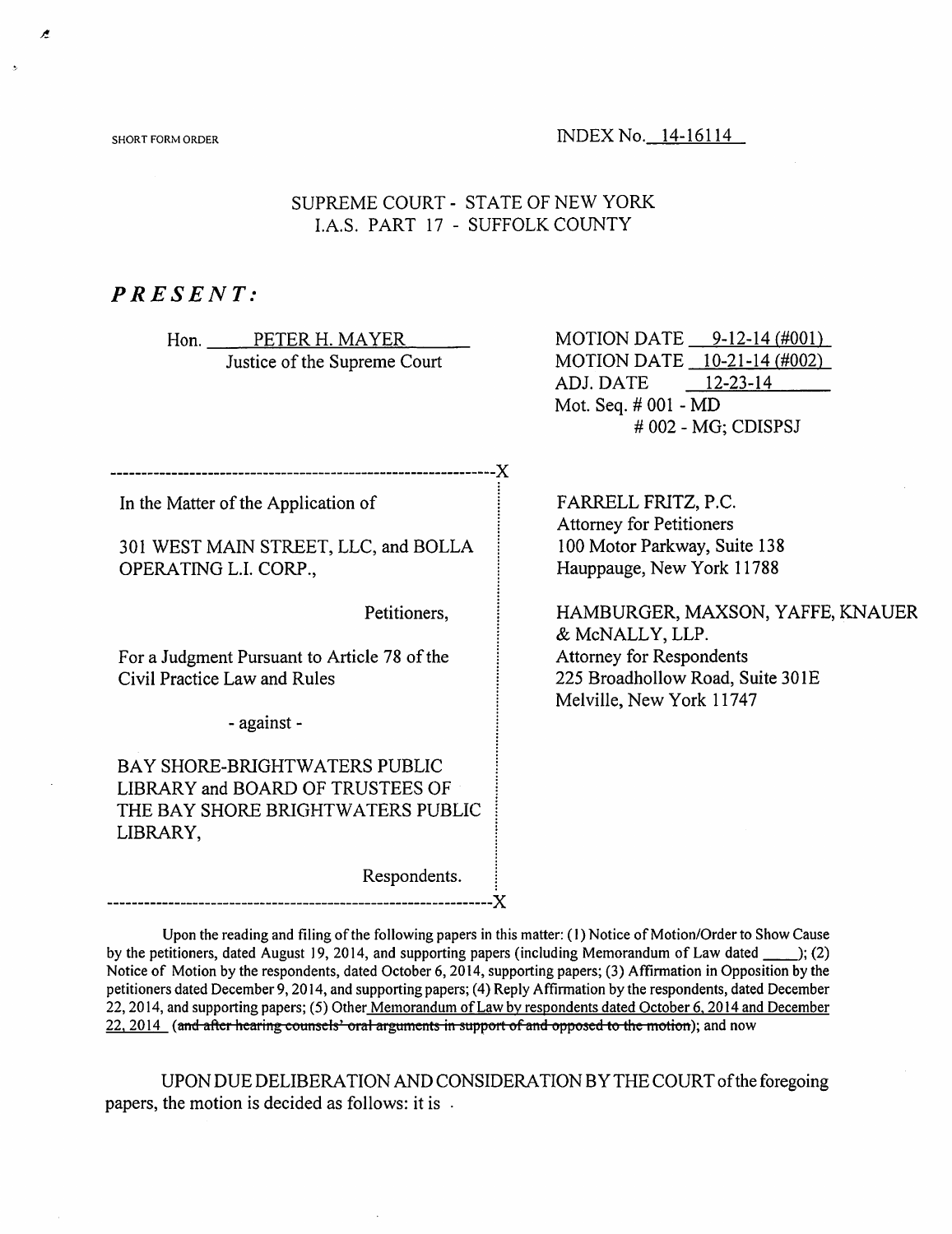A

ORDERED that the motion by respondents for a judgment dismissing the petition against them is granted.

In this hybrid Article 78 proceeding and plenary action for declaratory relief, petitioner seeks a judgment annulling the decision by respondents Bayshore-Brightwaters Public Library and the Board of Trustees of the Bayshore-Brightwaters Public Library to withhold their consent to the issuance of a variance permitting the proposed redevelopment of petitioners' property into a gasoline service station, and for a judgment declaring that respondents' consent is unnecessary for the purposes of determining the issuance of such variance pursuant to Islip Town Code §68-369.

Petitioners are the owner and lessee of real property known as 301-311 West Main Street. Bay Shore, NewYork. The subject property, located across the street and diagonal from the Bay Shore-Brightwaters Public Library, is situated in a B-1 Zoning District. On March 6, 2014, petitioners submitted an application to the Islip Town Board to re-zone the property to a B-3 Zoning District, and to obtain a variance to Islip Town Code  $\S$  68-369 (A), which prohibits the construction of a gas service station within 200 feet of any school, playground, recreation center, public library, or church. Although subsection A of Town Code § 68-369 prohibits the construction of a service station within 200 feet of the public library, subsection B, which lists exceptions to the general prohibition, provides that "[a] gasoline service station . . . may be located within 200 feet of the uses enumerated in Subsection A, provided: (1) The gasoline service station premises are in use prior to the location of one of the uses enumerated in Subsection A, or (2) The written consent to the location of a gasoline service station by such school, playground, recreation center, public library or church is submitted to the Town Board."

To further facilitate the proposed redevelopment, petitioner sought consent from the library, as well as the nearby First Church of Christ, since both entities are located within 200 feet of the subject property. In an effort to obtain such consent from the library, petitioners' attorney sent a letter to the president of the library's Board of Trustees (hereinafter the Board) requesting an opportunity to appear before the Board to discuss the proposed project. On March 31, 2014, petitioner's counsel appeared at the Board'sregularly scheduled meeting to discuss the project, and submitted copies of the proposed site plan, building elevations and project overview to the Board's members. At the conclusion of the meeting, petitioner's counsel promised to provide the Board with any additional information it would need to make its determination. Thereafter, on May 8, 2014, the library's director, Michael Squillante, attended a Town of Islip Planning Board public hearing where the proposed redevelopment proposal was presented to the Town Planning Board for consideration of variance and requested change of zone. In his report to the Board, Mr. Squillante advised members of his attendance at the Planning Board's hearing, his plan to amend the agenda of the next Board meeting to include a discussion of the proposed construction of the gas service station, and his intent to make available to the Board material and commentshe obtained at the hearing. Mr. Squillante's submissions to the Board also included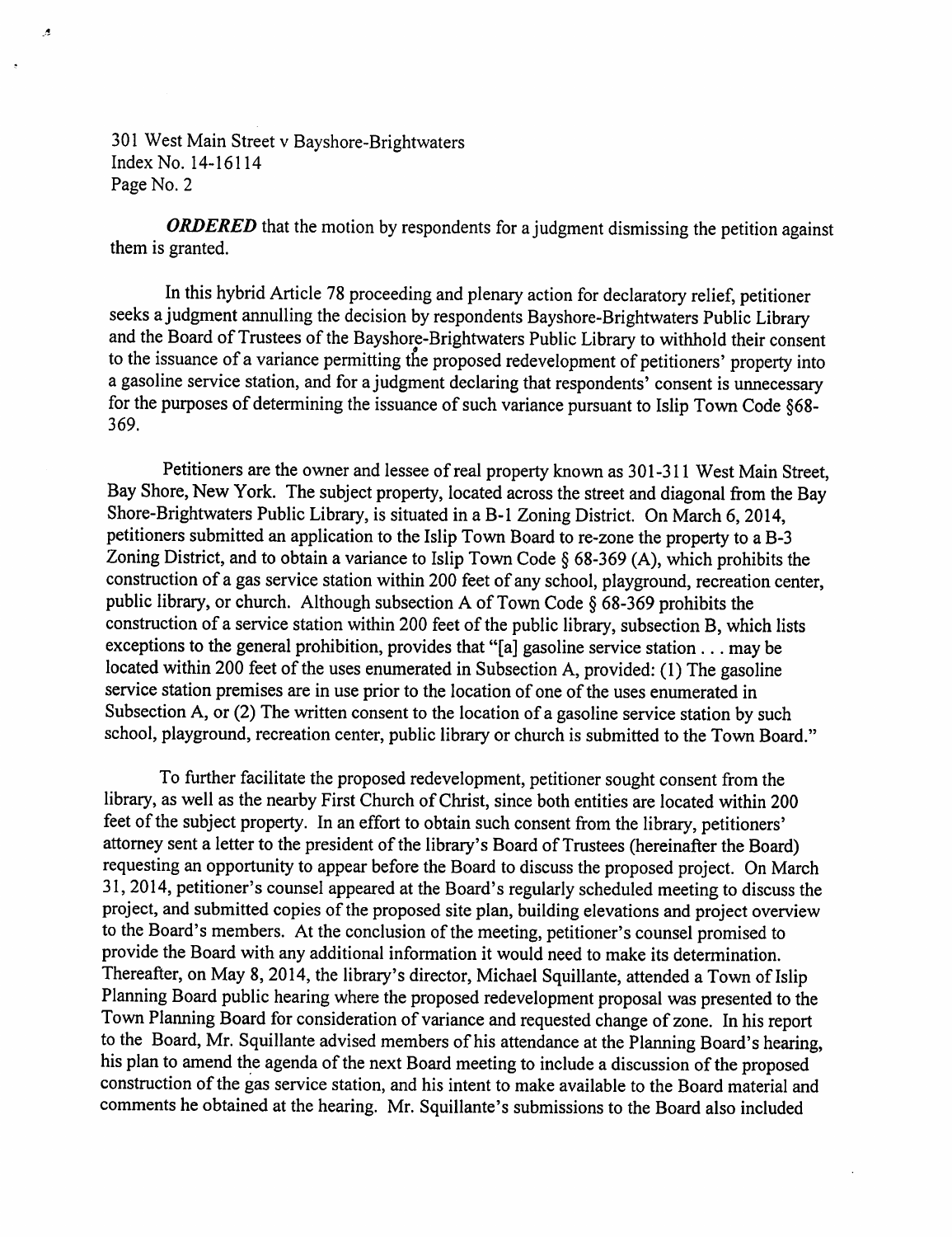$\cdot$ 

petitioner's proposal for the construction of the service station, comments made by Irving Like, Esq., who purportedly represented the interests of property owners located within 100 feet of the library, and an affidavit by Richard Scheyer, the former chairman of the Town of Islip Zoning Board of Appeals, which describes a previous failed application made by the Amerada Hess Corporation and owners of the subject property wishing to construct a gas service station on the same premises.<sup>1</sup>

On May 27, 2014, Mr. Like appeared before to the Board to speak in opposition to the proposed construction of the gas service station. Several other residents appeared before the Board to voice their opposition, and the library's director allegedly handed out the documents he obtained at the previously held Town Planning Board hearing held in relation to the construction ofthe service station. According to the petition, Mr. Squillante allegedly only provided the Board with information meant to oppose the construction of the service station, and excluded expert submissions made by petitioner in support of the proposed construction. The petition further alleges Mr. Squillante cherry-picked the opposing documents to manipulate the Board and failed to give petitioner an opportunity to rebut the claims made at the meeting. Minutes obtained by petitioner indicates that following public comments made by residents who appeared to oppose the Board giving its consent for the proposed project, the Board entered an executive session for approximately 40 minutes, after which time there was a motion that a member of the Board send a letter to the Islip Planning Board expressing the library's opposition to the project due to safety concerns. Shortly thereafter, by letter dated May 29, 2014, the president of the Board informed the Town of Islip Supervisor that following its May 27, 2014 meeting, the Board adopted a resolution not to give its consent to petitioners for the construction of the gas service station, and that it was "opposed to the down-zoning of the  $\lceil \ldots \rceil$  premises to allow a gas station and convenience store, in such close proximity to the library, raising considerable safety issues, negatively impacting the safety of our library users."

In a decision dated December 2, 2014, the Town of Islip Zoning Board of Appeals denied petitioner's application for an area variance permitting it to construct the gas service station 119.2 feet away from the library's property line rather than the 200-foot setback mandated by Town Code section § 68-369(B). In reaching its determination, the ZBA noted that it was charged with the sole authority to determine the application for the area variance, and that such determination was the sole issue before it, as the power to grant the remaining zone change and permission to operate a convenience store was in the purview of the Islip Town Board and

<sup>&</sup>lt;sup>1</sup> An Article 78 proceeding was commenced to appeal the Zoning Board's determination on the prior application to construct a gas station on the property. In its April 8, 2002, decision denying the petition, the court (Pitts, J), rejected the petitioner's assertion that Town Code 68-369 (A) permitted the ZBA to measure the 200-foot setback requirement from the library building rather than its property line. The court further noted that regulation of the location of a gas service station was a valid use of the ZBA's regulatory powers and was consistent with the purpose of the Town Code.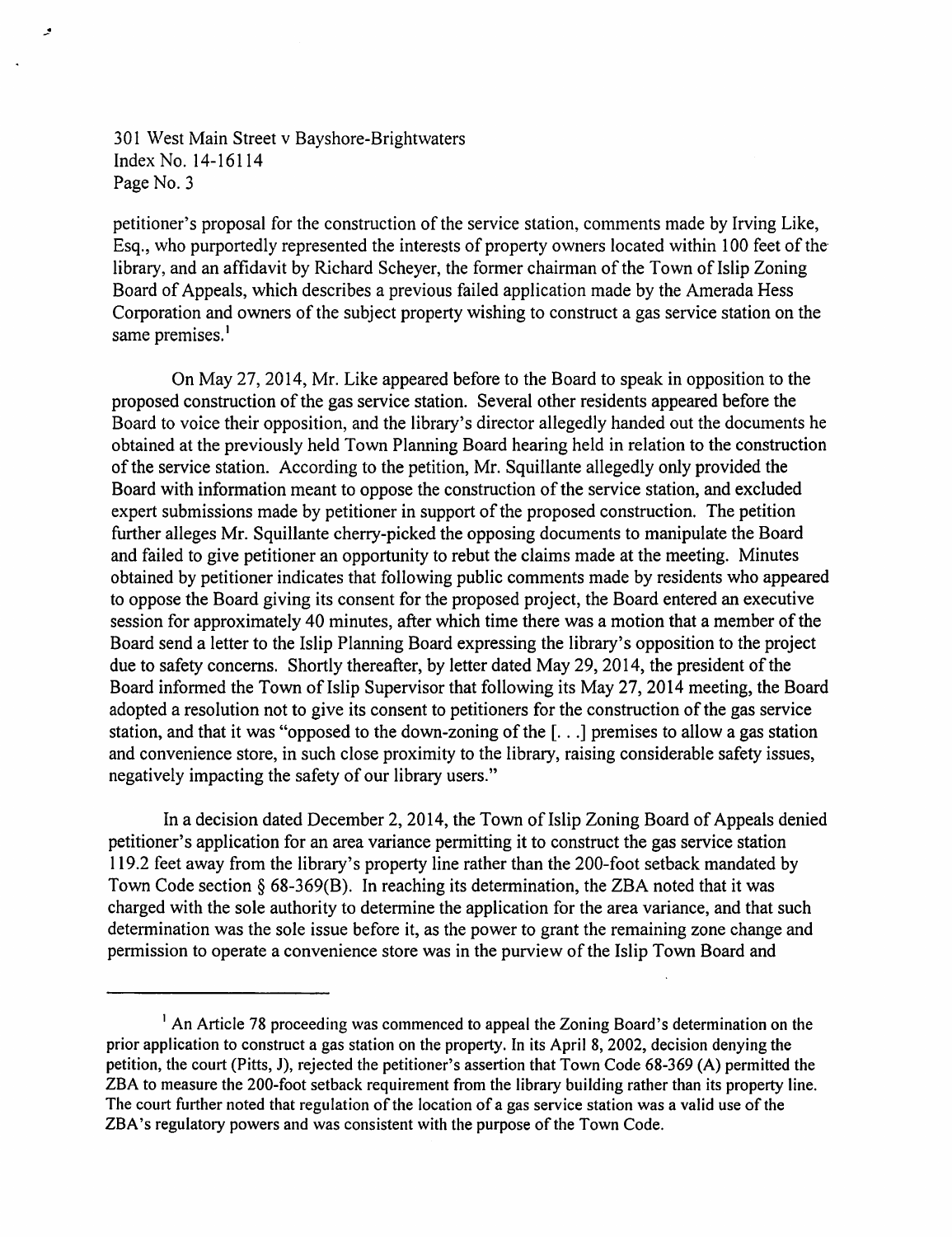Planning Board. The ZBA determined that petitioners had abandoned their previous use of the subject property as a gas service station, and that permitting the proposed use would alter the nature and character of the neighborhood. The ZBA also considered expert testimony regarding increased traffic and environmental and safety impacts, and concluded that the negative impacts militated against the use of the property as gas service station. Additionally, the ZBA noted that while variances permitting the construction of a service station near a library had been previously permitted where the library granted its consent, it distinguished petitioners' application, stating that "[t]his is not a case where an insignificant variance from the 200 feet setback is requested and the withholding of consent could be viewed as unreasonable ... the variance requested here is quite substantial  $-119.2$  feet instead of the required 200 feet - so the unwillingness of the library to grant consent is understandable. The relief sought is made even more substantial based upon the legislative intent behind enacting Islip Town Code  $\S 68-369...$  [by its enactment] the Islip Town Board specifically determined that libraries and gasoline service stations were incompatible uses, and therefore, required at least a 200 foot separation between the two." The ZBA further stated that it viewed "the Town-wide implications and the dangerous precedent set for future applications" as significant factors influencing its decision to deny petitioner's application.

By their amended petition, petitioners allege that the Board's decision to withhold its consent to the construction of the gas service station was irrational, arbitrary, and capricious. More specifically, petitioners allege that the Board's decision should be annulled because, without the exception of unsubstantiated statements by Mr. Like, there was no empirical evidence in the record to support the board's conclusion, and it failed, in reaching its determination, to identify or analyze any facts which support its position. Petitioners further assert that the Board failed to permit its attorney the opportunity to rebut the opposing arguments presented by its director, Mr. Like, and other residents who appeared at the May 27, 2014 meeting, and that the "closed door" executive session was in violation of various sections of the Public Officers Law. Petitioners request a judgment annulling the decision by respondents Bayshore-Brightwaters Public Library and its Board to withhold their consent to the issuance of a variance permitting the proposed redevelopment of petitioners' property into a gasoline service station, and for a judgment declaring that respondents' consent is unecessary for the purposes of determining the issuance of such variance pursuant to Islip Town Code  $\S$  68-369.

Respondents oppose the petition and cross-move for its dismissal, arguing that the library's decision to withhold consent and oppose the proposed re-zoning for the construction of the gas service station is not reviewable in an Article 78 proceeding. Respondents also assert that the petition should be dismissed because petitioners failed to include the Town of Islip Zoning Board as a necessary party, and that the proceeding is nothing more than a non-meritorious "SLAPP" suit designed to burden the library with legal defense costs and strong arm it into withdrawing its opposition to petitioners' construction of the gas service station.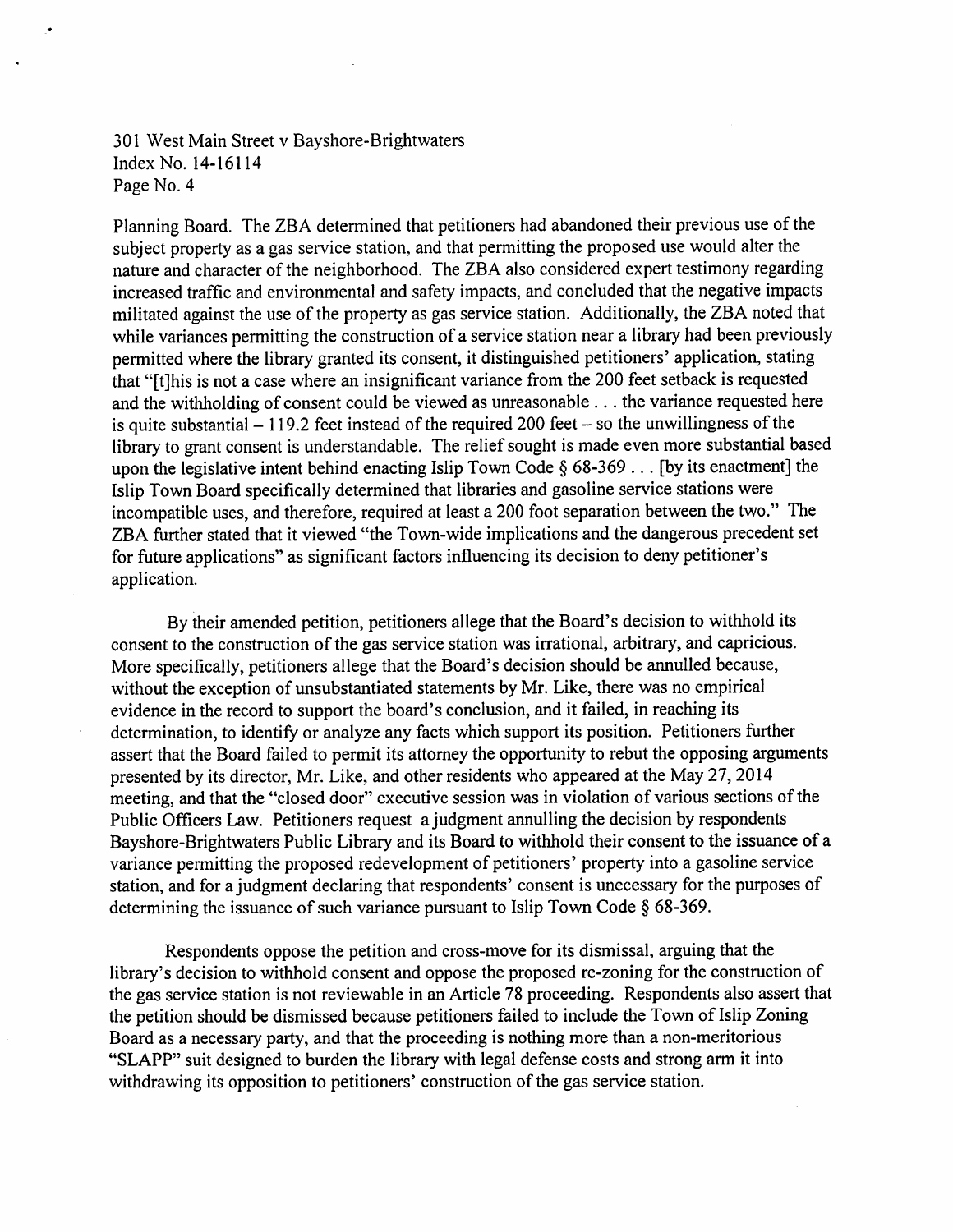While some actions taken by the board of a public library are reviewable in an Article 78 proceeding (see e.g. Matter of Grimaldi v Gough, 114 AD3d 679, 979 NYS2d 682 [2d Dept 2014]; Matter of E.W. Tompkins Co., Inc. v Board of Trustees of Clifton Park-Halfmoon Public Library, 27 AD3d 1046, 813 NYS2d 789 [3d Dept 2006]), where, as here, the challenged conduct includes a mere advisory recommendation capable of being rejected by a vote of the ZBA, such conduct is not reviewable pursuant to CPLR Article 78 (see Matter of Headriver, LLC v Town Bd. of Town of Riverhead, 307 AD2d 314, 762 NYS2d 808 [2d Dept 2003]). Moreover, the court finds that where, as here, the petition seeks a judgment declaring that respondents' consent is unecessary for the purposes of the ZBA's determination of petitioner's application for an area variance, the ZBA is a necessary party to the proceeding (see Matter of Freed v New York State Racing & Wagering Bd., 9 AD3d 808, 780 NYS2d 673 [3d Dept 2004]; Matter of Haddad v City of Hudson, 6 AD3d 1018, 775 NYS2d 613 [3d Dept 2004]).

Furthermore, the court finds that the requested relief, to wit, the annulment of the library's decision to oppose the proposed re-development of the subject property, and an order declaring consideration of such consent unnecessary, is moot. "Typically, the doctrine of mootness is invoked where a change in circumstances prevents a court from rendering a decision that would effectively determine an actual controversy" (Matter of Dreikausen v Zoning Bd. of Appeals of City of Long Beach, 98 NY2d 165, 172, 746 NYS2d 429 [2002]). The mootness doctrine ordinarily precludes courts from resolving disputes which, due to the passage of time or a change in circumstances, would not affect any substantial rights of the parties and would not have an immediate consequence for them (see Matter of Dreikausen v Zoning Bd of Appeals of City of Long Beach, supra; Matter of Johnson v Pataki, 91 NY2d 214, 668 NYS2d 978 [1997]; Matter of Gold-Greenberger v Human Resources Admin. of City of New York, 77 NY2d 973, 571 NYS2d 897 [1991]; Matter of Hearst Corp. v Clyne, supra). Thus, an Article 78 action must be dismissed as moot if the issue raised therein has become abstract because of a change in circumstances (see e.g. Matter of Morrison v New York State Div. of Hous. & Community Renewal, 93 NY2d 834, 687 NYS2d 621 [1999]; Matter of DIP Pharmacy v Perales, 21 211 AD2d 790, 621 NYS2d 905 [2d Dept 1995]). Likewise, a cause of action for declaratory relief must involvea concrete, actual controversy, since the courts maynot issue advisoryopinions that can have no immediate effect (*Cuomo v Long Is. Lighting Co.*, 71 NY2d 349, 354, 525 NYS2d 828 [1988]; New York Pub. Interest Research Group v Carey, 42 NY2d 527, 531, 399 NYS2d 621 [1977]; see CPLR 3001; Village of Mount Kisco Police Benevolent Assn. v Village of Mount Kisco, 280 AD2d 469, 720 NYS2d 374 [2d Dept 2001; Fragoso v Romano, 268 AD2d 457, 702 NYS2d 333 [2d Dept 2000]).

The determination of mootness may be fact-driven, and chief among the factors to be considered by a court is the failure to seek preliminary injunctive relief or to otherwise preserve the status quo during the pendency of the litigation (Matter of Dreikausen v Zoning Bd. of Appeals of City of Long Beach, supra, at 173). The issue of mootness may be raised at any time since, when a matter becomes moot a court is deprived of an actual controversy, "an essential